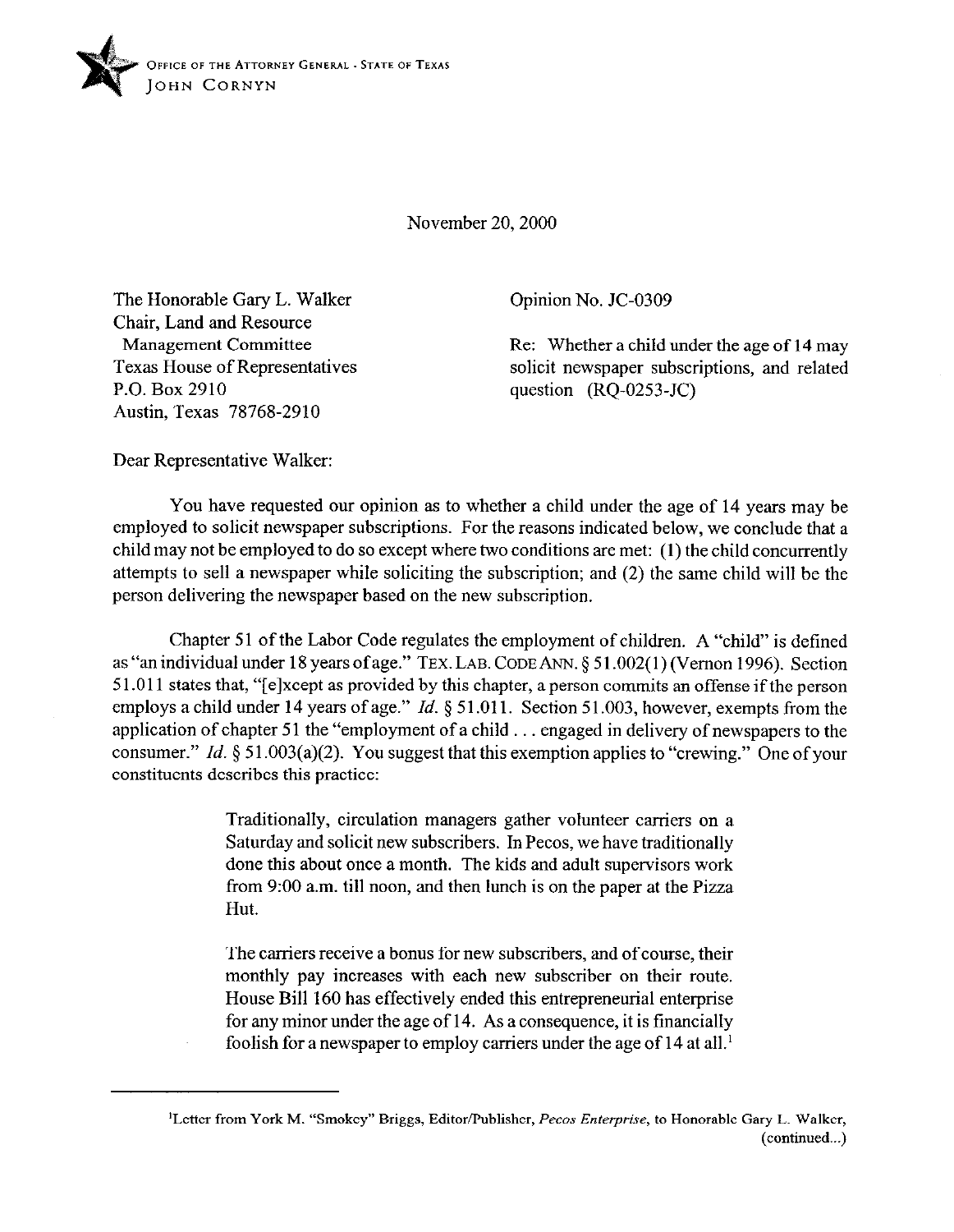The Texas Workforce Commission (the "Commission"), which administers the statute, also describes the practice, albeit in somewhat different terms:

> Crewing occurs when an employer takes a group of minors to a certain location for the sole purpose of soliciting newspaper subscriptions. The minor who sells the subscription is not the same minor who will be delivering the newspaper to that same customer.... [W]hen crewing, the primary occupation is solicitation, and the selling of a current newspaper becomes incidental to the minor's work. $2$

Your constituent contends, in effect, that "crewing" is an integral part of the "delivery of newspapers to the consumer." Arguably, this is a reasonable position with respect to a carrier's solicitation of subscribers on the route he services. But it makes little sense when applied to the solicitation of subscribers on routes outside the carrier's particular territory. Furthermore, even as to one's own potential customers, we are not convinced that "delivery" should be expanded to encompass solicitation. In other portions of section 51.003, the legislature has used broader language to describe the relevant exemptions: "This chapter does not apply to employment of a child  $\ldots$  employed in a  $\ldots$  nonhazardous occupation"; "participating in a school-supervised and school-administered work-study program"; and "employed through a rehabilitation program supervised by a county judge." TEX. LAB. CODE ANN.  $\S$  51.003(a)(1)(A), (3), (5) (Vernon 1996). The exemption about which you inquire, by contrast, is considerably more specific: "engaged in delivery of newspapers to the consumer." *Id.* § 51.003(a)(2). In this context, "delivery" means "[t]he action of handing over, or conveying into the hands of another; esp. the action of a carrier in delivering letters or goods entrusted to him for conveyance to a person at a distance." IV OXFORD ENGLISH DICTIONARY 424 (2d ed. 1989). See also TEX. GOV'T CODE ANN. § 311.011(a) (Vernon 1998) ("Words and phrases shall be read in context and construed according to the rules of grammar and common usage.").

In 1999, the legislature acted specifically to ban solicitation by minors except in narrowly delineated circumstances. Section 51.0145 provides, in relevant part:

(a) For purposes of this section:

 $\left( \dots$ continued) State Representative at 1-2 (June 8, 2000) (on file with Opinion Committee).

. . . .

<sup>&#</sup>x27;Brief from Ms. Cassie Carlson Reed, Executive Director, Texas Workforce Commission, to Opinion Committee, Office of the Attorney General at 4 (Aug. 8, 2000) (on file with Opinion Committee) [hereinafter TWC Brief].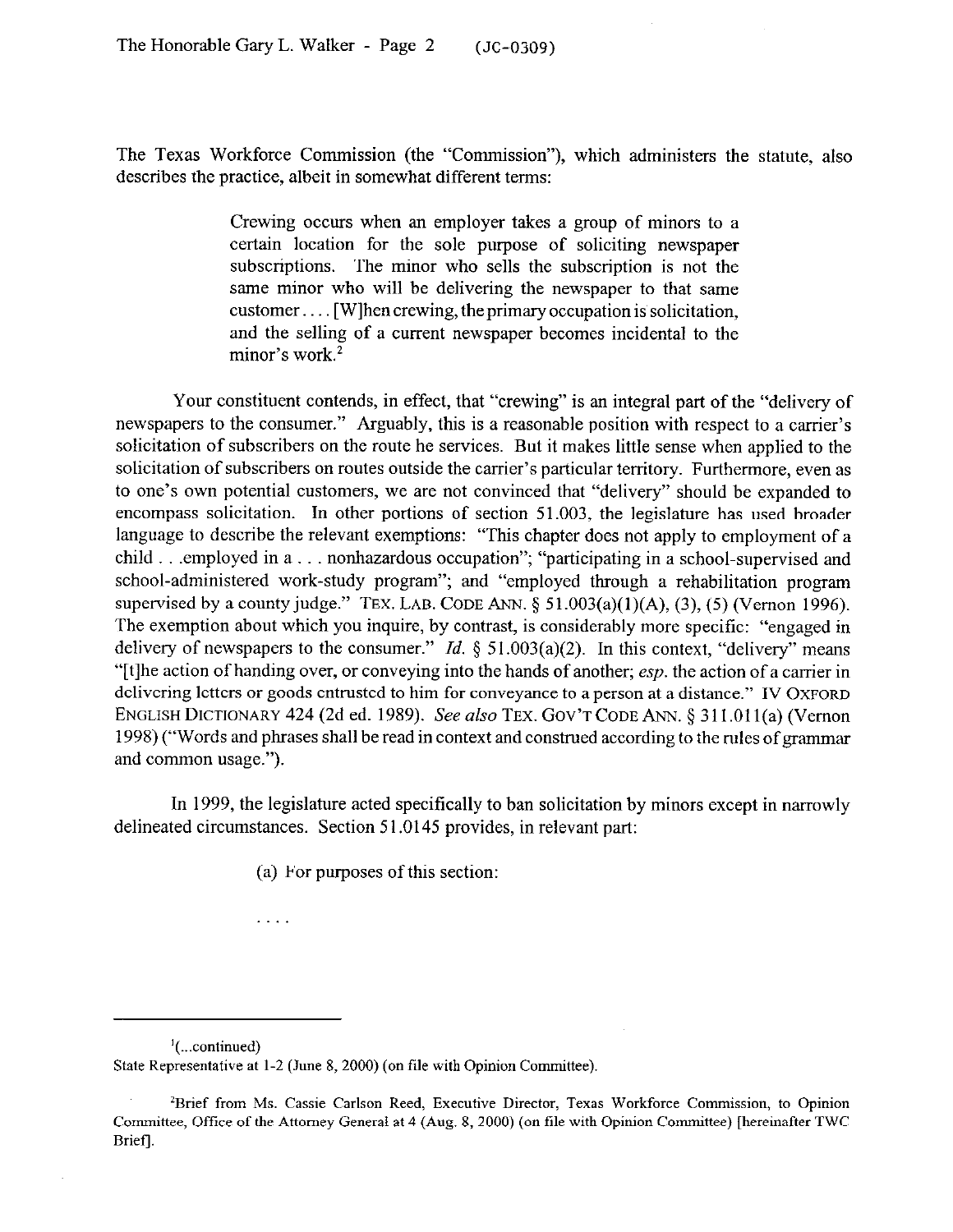(2) "Solicit" means an action of a person to:

(A) sell goods or services in a setting other than a retail establishment;

(B) request donations; or

(C) distribute items, information, or advertising.

(b) *The employment of a child to solicit is a hazardous occupation for purposes of this chapter.* 

(c) A person may not employ a child to solicit unless the person:

(1) at least seven days before the date the child begins employment, obtains on a form approved by the commission the signed consent of a parent of the child or of a conservator, guardian, or other person who has possession of the child under a court order;

(2) provides to the individual who gives consent:

(A) a map of the route the child will follow during each solicitation trip; and

(B) the name of each individual who will be supervising each solicitation trip;

(3) provides at each location where children will be engaged to solicit at least one adult supervisor for every three children engaged in that solicitation trip; and

(4) limits each solicitation trip to:

 $\cdots$ 

(A) no later than 7 p.m. on a day when the child is legally required to attend school; and

days. (B) the hours between 10 a.m. and 7 p.m. on all other

(d) The commission may make additional requirements by rule for aperson employing a child under this section to protect the safety, health, or well-being of the child.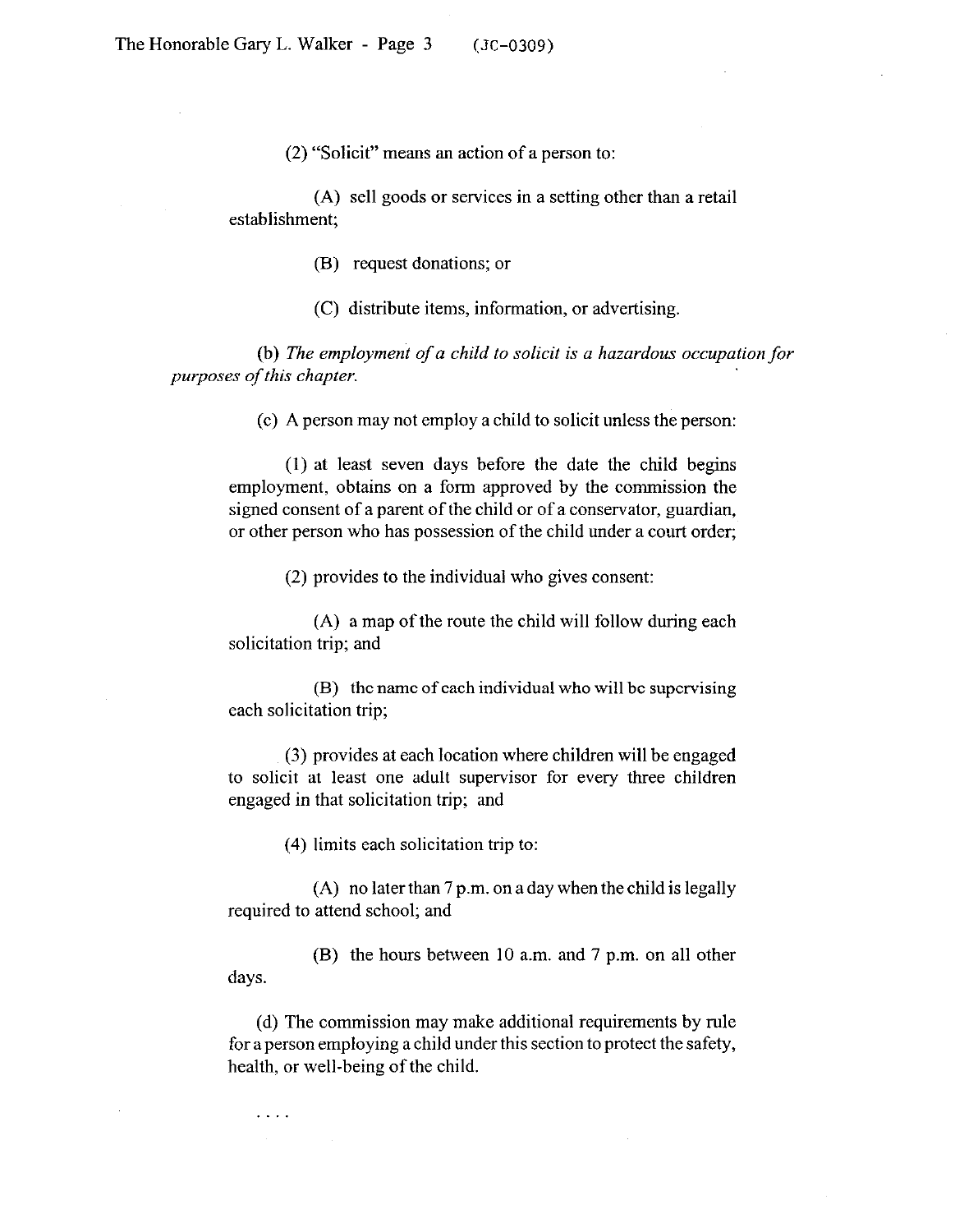(f) A person commits an offense if the person employs a child in violation of this section or a rule adopted under this section.

TEX. LAB. CODE ANN. § 51.0145 (Vernon Supp. 2000) (emphasis added).

Again, section 51.003 of the Labor Code exempts the "employment of a child  $\ldots$  engaged in the delivery of newspapers to the consumer." *Id.*  $\S$  51.003(a)(2) (Vernon 1996). "Crewing" clearly involves the "[selling of] goods or services in a setting other than a retail establishment," as defined in section  $51.0145(a)(2)(A)$ . And while the statute sets forth a mechanism for permitting solicitation by children who are at least 14 years of age, section 51.011 nevertheless absolutely prohibits the employment of persons under the age of 14 in a non-exempt occupation, including solicitation. Furthermore, section  $51.023$  bars the Commission from adopting "a rule permitting the employment of a child under 14 years of age unless expressly authorized by this chapter." *Id.*  5 51.023. Thus, "crewing," as described both by your constituent and by the Commission, may not be performed by persons under the age of 14.

We must also consider whether a child under the age of 14 may solicit subscriptions from customers who live on his own service route. Because the language of the exemption for newspaper delivery is identical to the language of the federal child labor exemption, the Commission relies on regulations of the Department of Labor for guidance. See TWC Brief, *supra* note 2, at 2. Federal regulations provide that: "In [interpreting] these provisions, the Secretary [ofLabor] will be guided by the principle that such exemptions [from the child labor laws] should be narrowly construed and their application limited to those employees who are plainly and unmistakably within their terms." See 29 C.F.R. § 570.122 (2000). Under the Fair Labor Standards Act, the Department of Labor has adopted the following policy regarding the delivery of newspapers:

> [T]he Act provides an exemption from the child labor as well as the wage and hours provisions for *employees engaged in the delivery of newspapers to the consumer.* This provision applies to carriers engaged in making deliveries to the homes of subscribers or other consumers ofnewspapers (including shopping news). It also includes employees engaged in the street sale or delivery ofnewspapers to the consumer. However, employees engaged in hauling newspapers to drop stations, distributing centers, newsstands, etc., do not come within the exemption because they do not deliver to the consumer.

*Id.* § 570.124 (emphasis added.); see also 29 U.S.C. § 213(d) (1994). In accordance with this position, the policy adopted by the Commission is as follows:

> [I]f a minor is 'performing route maintenance which includes soliciting new subscribers, the solicitation work would fall within the exemption provided two conditions are met: 1) the minor attempted to sell a current newspaper concurrently with soliciting a subscription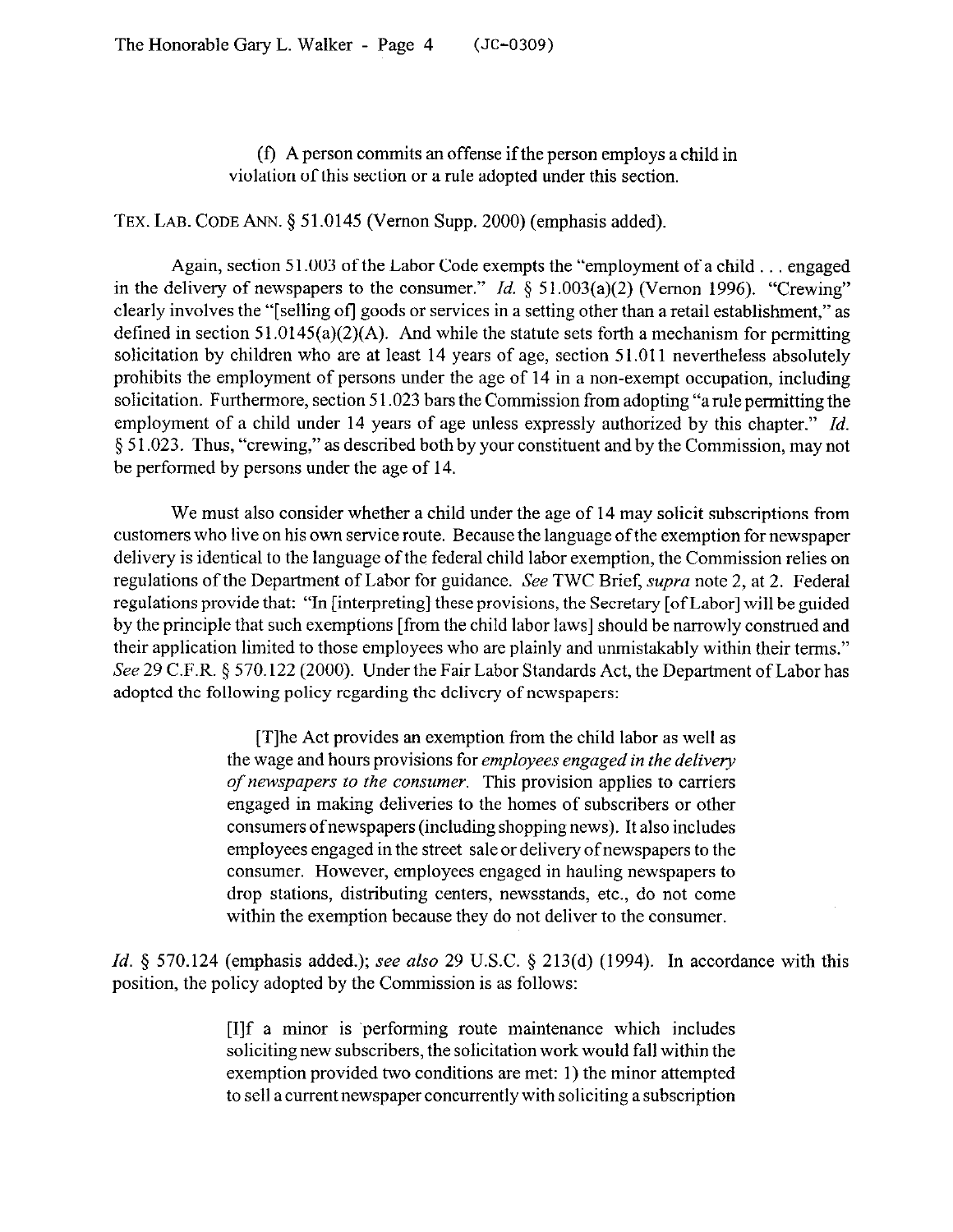*and* 2) that same minor would be the one who in fact delivers the newspaper under the new subscription.

TWC Brief, *supra* note 2, at 3-4. The Commission justifies this position by noting that:

[W]hen the minor solicits subscriptions as part of route maintenance and the same minor is required to deliver the newspaper to the person who bought the subscription, the minor solicits in a familiar environment in close proximity to the minor's home because of limited transportation opportunities, thereby mitigating risks to the minor's health and safety. Additionally, because the minor is restricted to a designated route area, the parents have knowledge as to the location ofthe minor when the minor is soliciting subscriptions as part of route maintenance.

*Id.* at 5.

In our opinion, the Commission's view of the distinction between "delivery of newspapers"  $-$  which is entirely exempt from chapter 51  $-$  and "solicitation"  $-$  which activity is barred to persons under the age of  $14 - i$ s reasonable. We believe the Commission, had it chosen to do so, could have read section 51.0145 even more narrowly, so as to prohibit absolutely the solicitation of newspaper subscriptions by persons under the age of 14. It has opted instead to carve out a very limited exception in circumstances where the child who is "soliciting" is the same child who will in fact deliver the newspaper, and where the child who is "soliciting" attempts to sell a current newspaper concurrently with the subscription.

"While not controlling, contemporaneous construction of a statute by the administrative agency charged with its enforcement is entitled to great weight." *Quick v. City of Austin*, 7 S.W.3d *278, 280* (Tex. 1998) *(quoting State v. Public Util. Comm'n, 883* S.W.2d 190, 196 (Tex. 1994)). Furthermore, "[i]f a statute can be reasonably read as the agency has ruled, and that reading is in harmony with the rest of the statute, then [the court is] bound to accept that interpretation even if other reasonable interpretations exist." *Bemy v. State Farm Mut. Auto Ins. Co., 9* S.W.3d 884, 893 (Tex. App.-Austin 2000, no pet.). We conclude, therefore, that a child may solicit subscriptions from a person who lives on his own service route only ifhe simultaneously attempts to sell a current newspaper along with the new subscription, *and* he is the individual who will in fact subsequently deliver the newspaper.

You also question Commission Rule 817.24, which provides, in part:

(a) A person may not begin the employment of a child to solicit as defined in Texas Labor Code  $\S$  51.0145 and as described in 3 817.4(b) of this Chapter (relating to Statement of Commission Intent), until the Commission's Labor Law Department has received: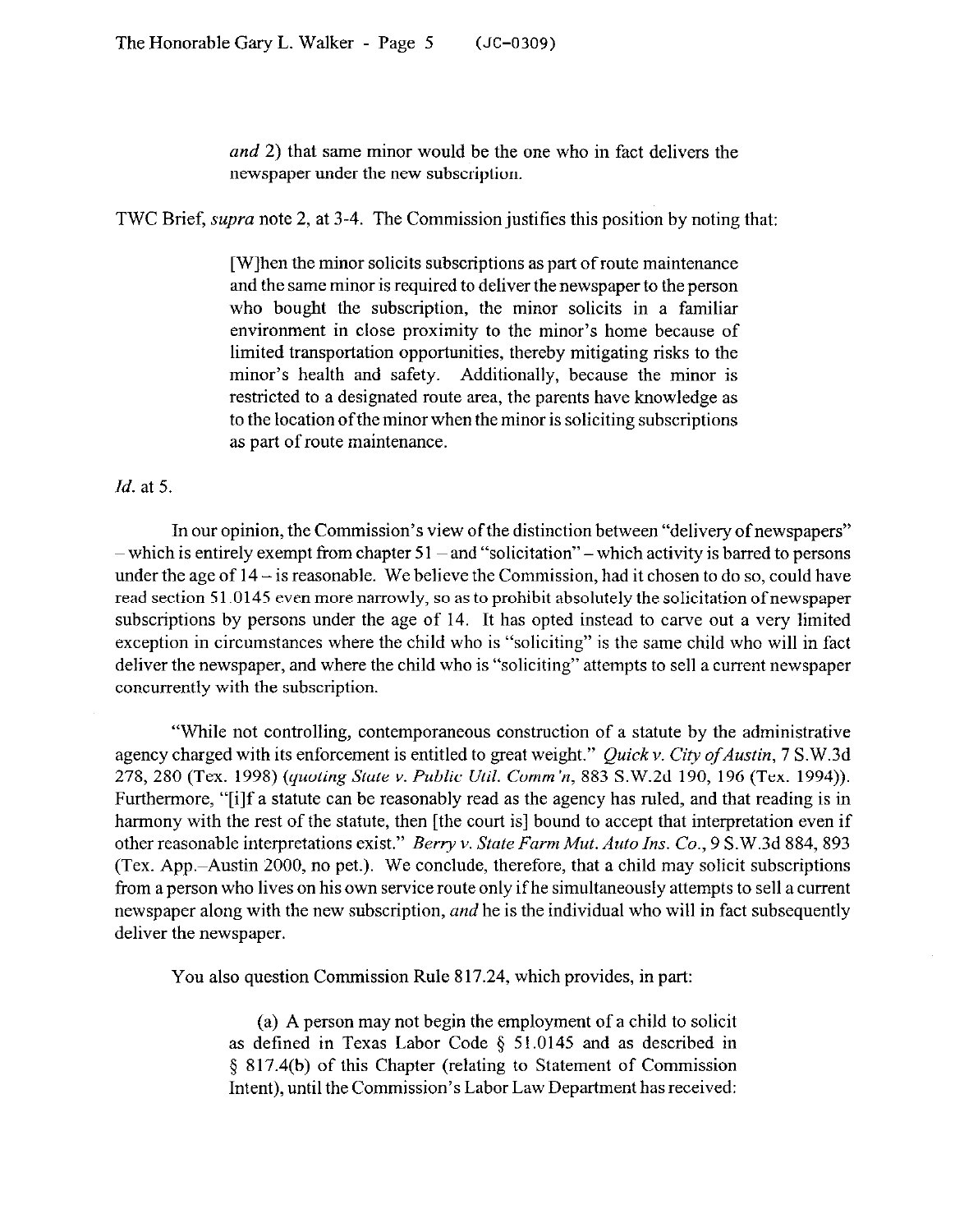(1) a copy of the signed Parental Consent Form approved by the Commission: and

(2) the information required by statute to be provided to the individual who gives consent.

40 TEX. ADMIN. CODE § 817.24 (2000). You suggest that the Commission is without authority to require that an employee send the requisite form to the Commission. Subsection (c) of section 51.0145 directs an employer to obtain "on a form approved by the commission the signed consent of a parent of the child [or other relevant person]." TEX. LAB. CODE ANN. 5 51.0145(c) (Vernon Supp. 2000). As we have noted, subsection (d) authorizes the Commission to "make additional requirements by rule for a person employing a child under this section to protect the safety, health, or well-being of the child." *Id.* § 51.0145(d). The Commission provides the following justification of its requirement that parental consent form be submitted to the agency:

> Ensuring completion and signature of the parental consent forms by requiring employers to submit the forms to the Agency is an essential function to carrying out the Agency's duties to enforce Texas Labor Code  $\S$  51.0145(c), especially in light of solicitation being classified as a hazardous occupation. Furthermore, minors hired to solicit are often taken to unfamiliar neighborhoods several miles away from their homes. In case of an emergency, the Agency would have the relevant information that could make the difference in locating a minor's whereabouts because the Agency retains the parental information and map of the minor's solicitation route.

## TWC Brief, supra note 2, at 7.

Once again, we believe the Commission is authorized to impose this requirement. It is specifically empowered to regulate in this area, its justification for the rule is reasonable, and the Commission should not be second-guessed in an area over which it commands both jurisdiction and expertise. It is necessary, however, to be precise regarding what situations may be encompassed by Rule 817.24. The rule is a rule about solicitation – the subject of section 51.0145 of the Labor Code. It may be applied to persons at least 14 years of age who are employed to solicit in an occupation not exempted under section 51.003, but it is not applicable to persons 14 and over who are employed for the "delivery of newspapers to the consumer." See TEX. LAB. CODE ANN. § 51.003 (Vernon 1996). It can have no application to persons under the age of 14, because, as we have noted, those individuals are not permitted to engage in solicitation at all, except in the certain narrow circumstances discussed which are not relevant to your inquiry. The "solicitation" of newspaper subscriptions by a child under 14 years of age that is permitted by the Commission and the Department of Labor is not the kind of solicitation contemplated by section 51.0145. Rather, it is part and parcel of the "delivery of newspapers to the consumer." As such, it is exempted from the operation of chapter 51 of the Labor Code. Consequently, the Commission may not apply Rule